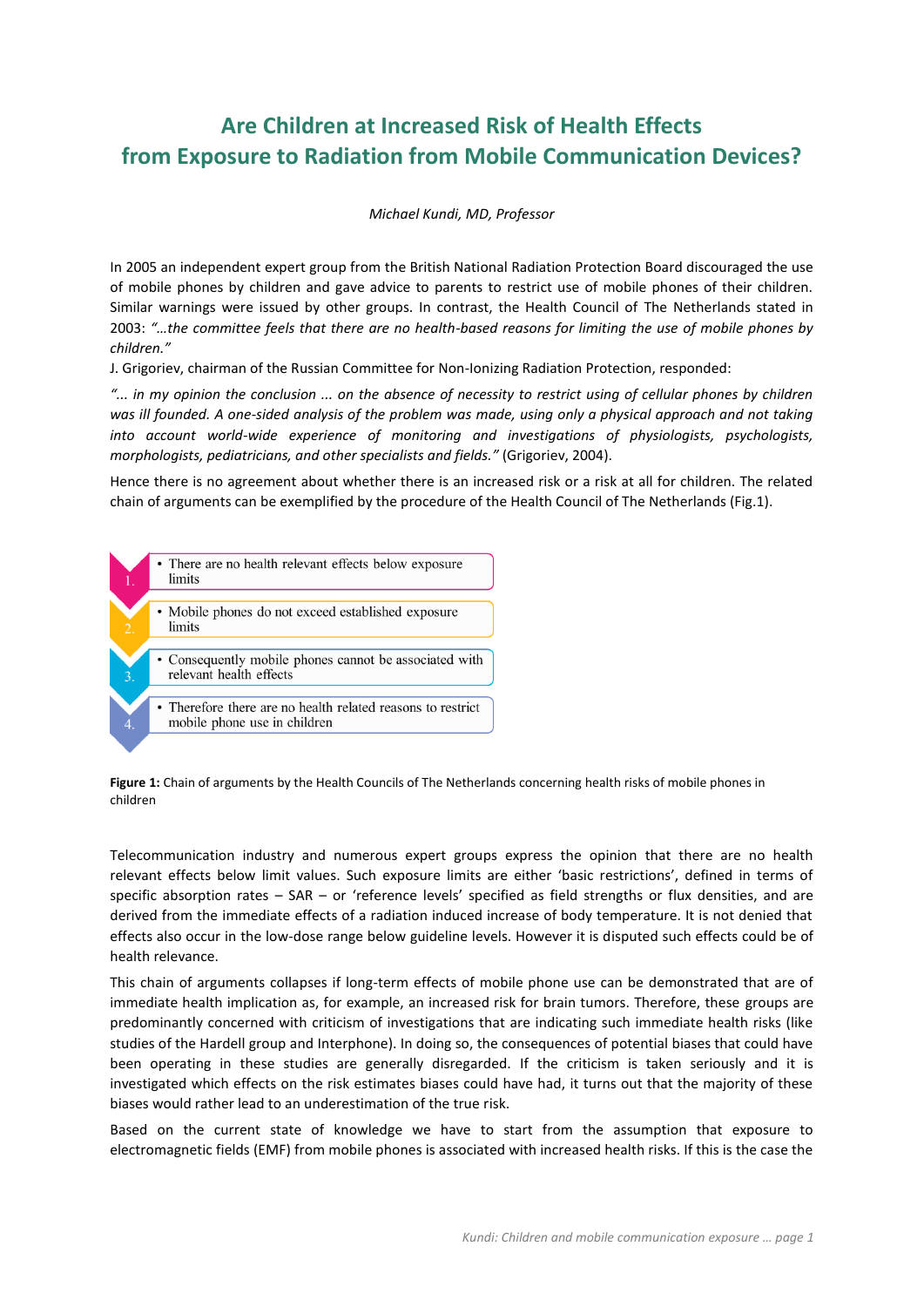questions arise: What is the nature of these increased risks? What is the risk of children as compared to adults? How can the risk be managed in a responsible ways?

## **Background**

In 1993/94 when digital mobile telecommunication was introduced, nobody would have predicted the secular success of this technology leading to an almost 100% use a few years later. In most OECD countries a penetration rate of 100% was reached between 2000 and 2005 (see Fig.2). Because of the saturation of the market and the ongoing price fight the only perspective for the companies is extending the market to children and adolescents. In 2013 a research report for the GSM Association (Children's use of mobile phones. An international comparison 2012; published 2013 by the GSM Association) stated that even in developing countries such as Egypt and Indonesia, the majority of children have access to an own mobile phone and that it is predominantly a new phone and not a secondhand one from parents or siblings.



**Figure 2:** Penetration rate in % of inhabitants of OECD countries

Children and adolescents are not only important as future and present customers for the industry but also because of their technical interest and their so called technology literacy that is particularly advantageous for the future development and implementation of new telecommunication technologies.

In the last years the proportion of children and adolescents using a mobile phone has dramatically increased (Söderqvist et al. 2007). Also intensity of use has increase. Hence the question arises how health protection can be promoted under these conditions.

## **Scientific basis**

Children are not small adults! There are not only size differences between heads of children and adults. There are also differences in morphology and composition of tissues. These differences decline with increasing age, but the rate of change is different for the different components. While the thickness of the skull at about 10 years almost reaches that of an adult, head circumference after a strong increase during the first years of life slowly approaches that of an adult increasing beyond age 20 (Fig.3).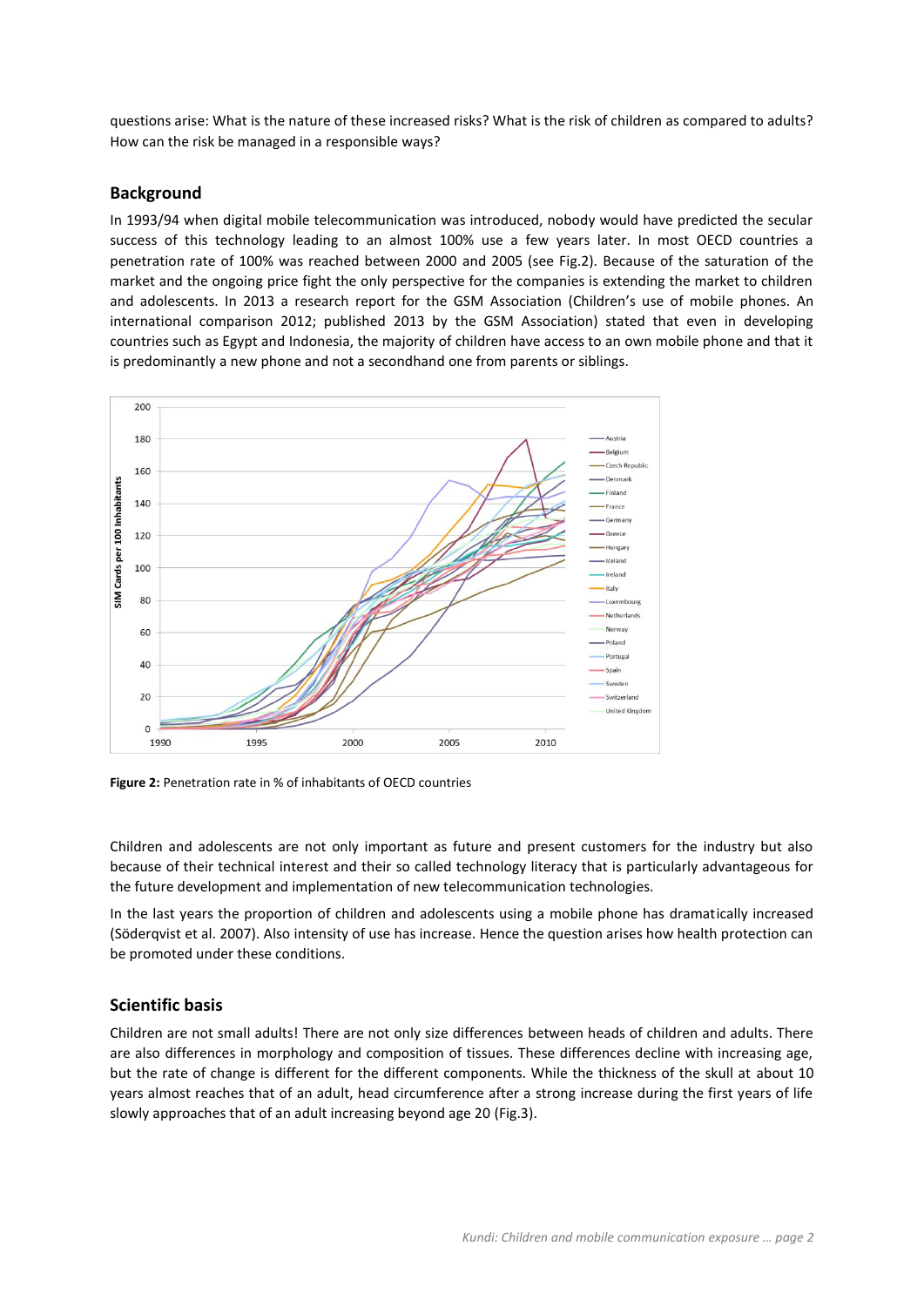

**Figure 3:** Development of skull thickness and head circumference with age



**Figure 4:** Changes of structures and tissues of the head from birth to adulthood

The relative changes of the tissues of the head during childhood are not uniform, which explains the morphological differences between a child's head and an adult's head. Among the changes of tissues especially the development of neuroglia, the process of myelination that extends to the mid-twenties and the decline in hematopoietic red marrow in the bones of the head are of importance. As a consequence of these changes it follows that children absorb considerably more EMF radiation in vulnerable tissues of the head as compared to adults. Furthermore, the relative penetration depth is larger (Christ et al. 2010; de Salles et al. 2006; Ghandi et al. 2012).

In summary:

- Children have softer pinna, thinner scalp and skull, therefore, penetration depth of EMF from mobile phones is larger;
- Myelination is not yet completed, therefore, a higher SAR is expected in developing tissues of the brain;
- Hematopoietic bone marrow declines in the bones of the head, therefore, higher SAR within the head bones the younger the child.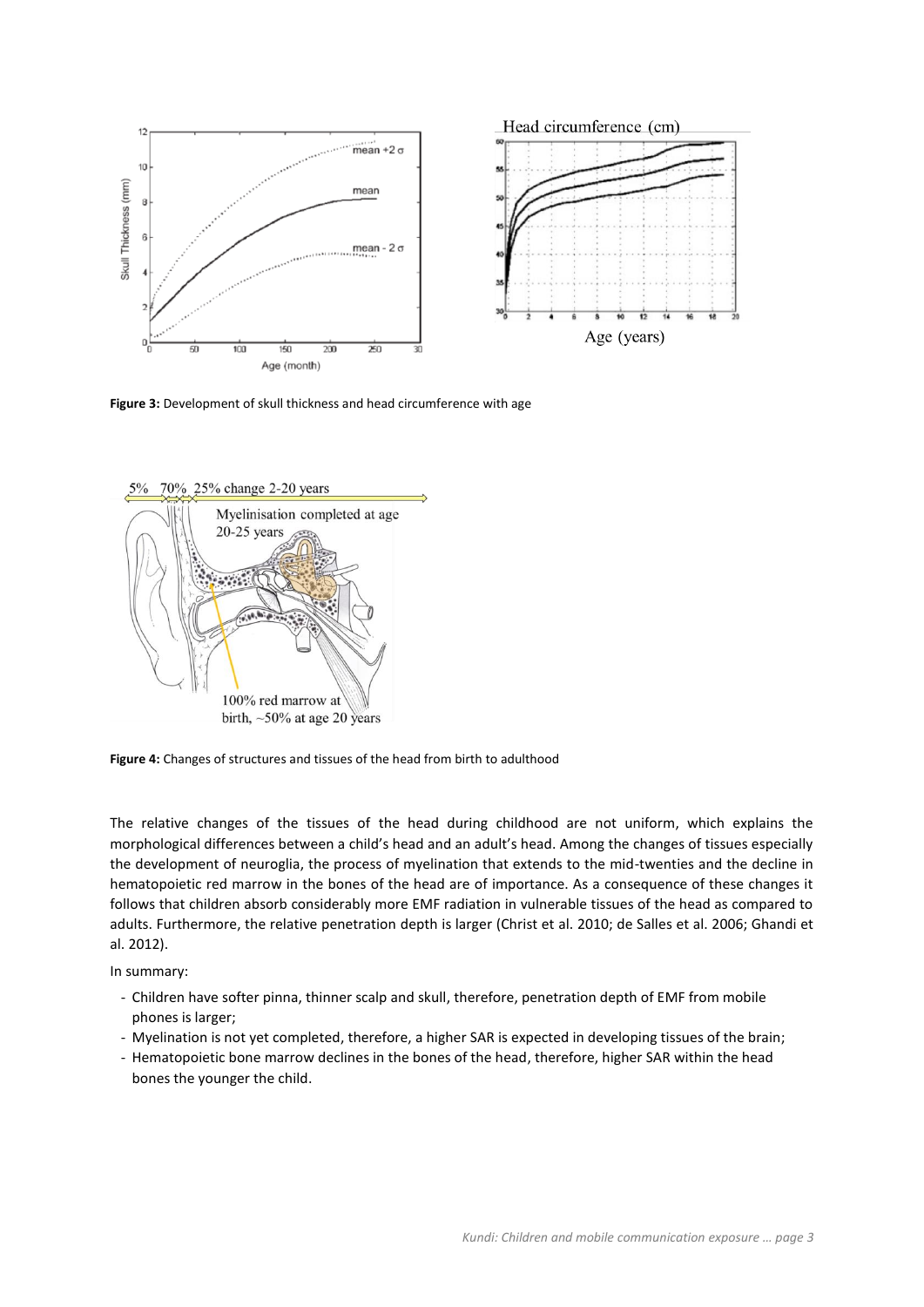## **Possible consequences of exposure in children and adolescents**

A large investigation of effects of mobile phone use of mothers during pregnancy and after birth has been published by Divan et al. (2008, 2012). Such exposure was associated with conduct problems many years later (Fig.5).



**Figure 5:** Adjusted Odds-Ratio (as an indicator of relative risk) related to different behavioral problems of children of mothers using a mobile phone pre- and post partum (left Divan et al. 2008); right: dependency of behavioral problems on the rate the phone was in on position while the mother carried the phone close to the body (Divan et al. 2012)

A similar investigation of effects of mobile phone use during pregnancy on later problems in children (Sudan et al. 2012) found an increased risk for headaches depending on the amount of mobile phone use of the mother (Fig.6).



**Figure 6:** Odds-Ratio (as an indicator of relative risk) for headaches in the child depending in the amount of mobile phone use of the mother during pregnancy (Sudan et al. 2012)

Concerning the risk on health of own mobile phone use of children there are only a few investigations. One of these studies addressed the issue whether mobile phone use could be a risk factor for ADHD (attention deficit hyperactivity disorder) (Byun et al. 2012). This investigation found an interaction effect of mobile phone use and lead exposure (Fig. 7).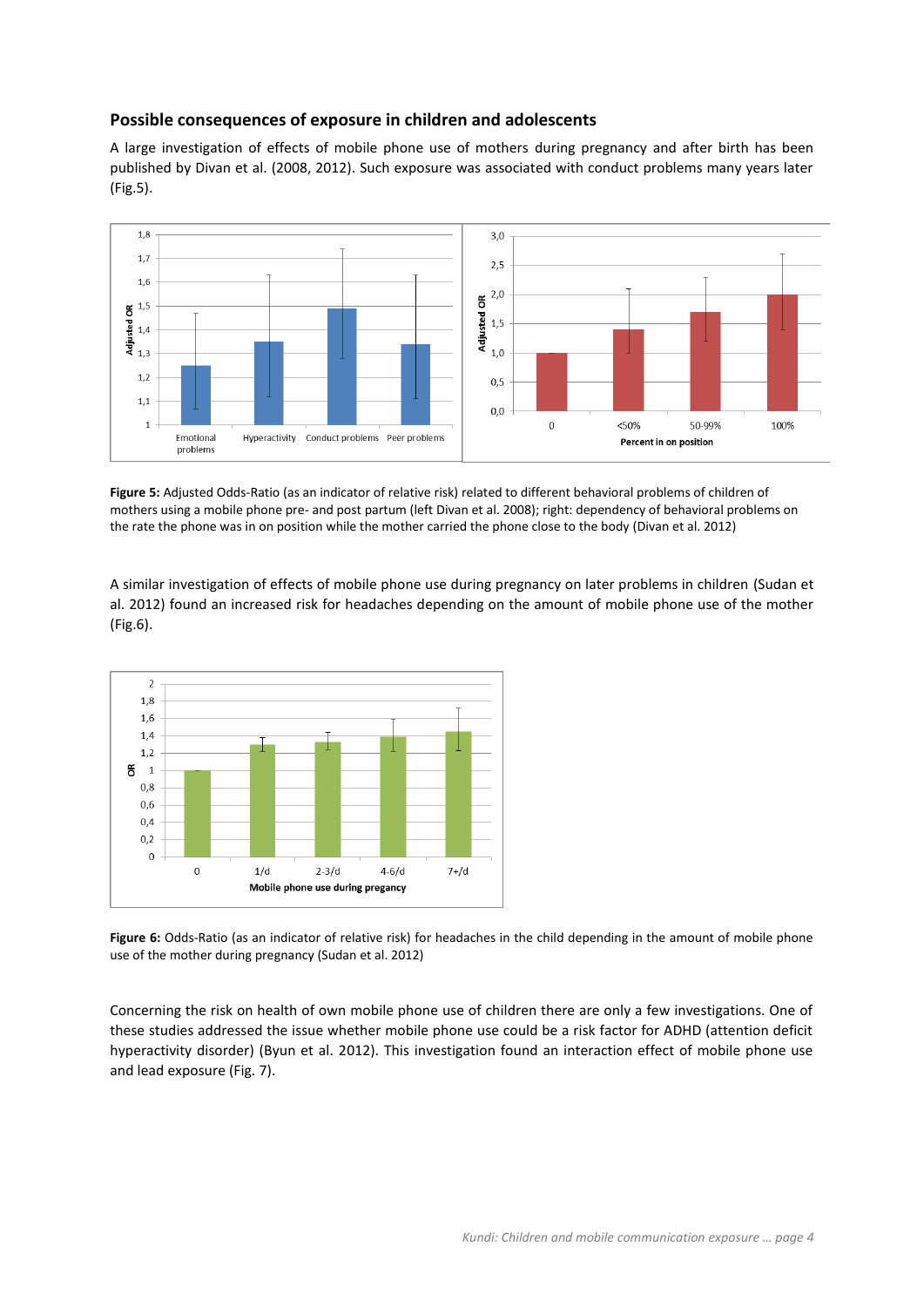

**Figure 7:** Odds-Ratio (as an indicator of relative risk) for ADHS depending on the amount of mobile phone use and blood lead levels (Byun et al.2012)

Thomas et al. (2010) investigated in the context of the German Mobile Telecommunication Research Program behavioral problems in children and adolescents in relation to exposure to mobile telecommunication EMFs measured by personal dosimetry. The risk of behavioral problems increased with increasing exposure (Fig.8).



**Figure 8:** Odds-Ratio (as an indicator of relative risk) for behavioral problems in children and adolescents depending on the intensity of exposure (measured by personal dosimetry and grouped by quartiles) (Thomas et al. 2010)

The only investigation about brain tumors in children and adolescents in relation to mobile phone use published so far was the CEFALO study a multinational study published in the Journal of the National Cancer Institute in 2011 (Aydin et al. 2011).

In the press release accompanying the publication it was stated:

*"Reassuring results from first study on young mobile users and cancer risk: An international network of scientists, including researchers from Karolinska Institutet, has now published the first study on possible brain tumor risk and use of mobile phones among children and adolescents. The so called CEFALO study does not show an increased brain tumor risk for young mobile users."* 

In contrast to this view expressed by the study authors, the results are indeed alarming. Despite the short duration of mobile phone use in the majority of children and adolescents in this investigation there was a significantly elevated risk already at durations of more than 2.8 years as assessed by records of operators.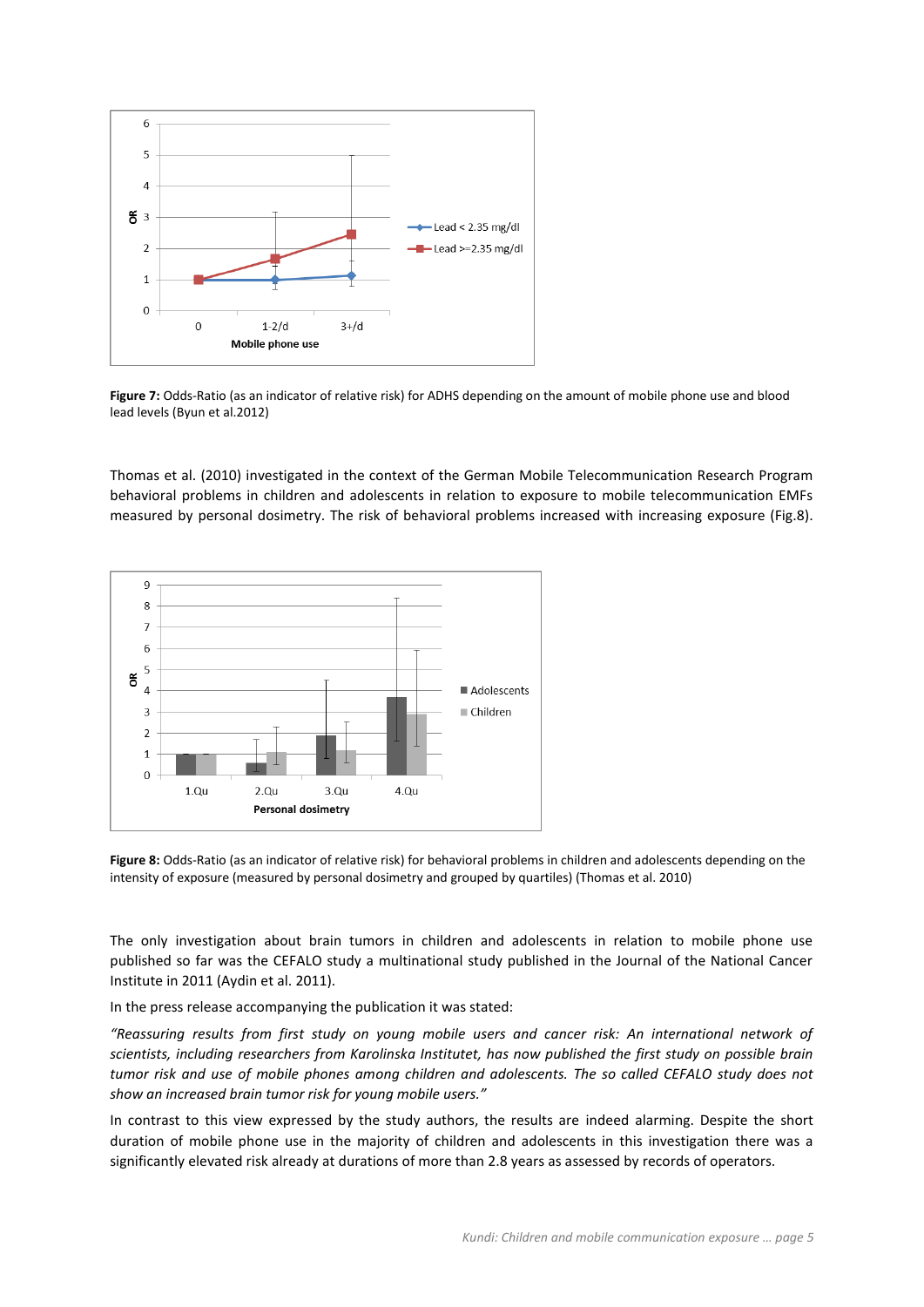

**Figure 9**: Odds-Ratio (as an indicator of relative risk) for brain tumors in children and adolescents (7-19 years of age) depending on the duration of mobile phone use (CEFALO-Study, Ajdin et al.2011)

## **Fundamental considerations**

In general, we have to start from the assumption that developing tissue is more vulnerable to toxic exposures. Dosimetry provides evidence that especially those parts of the central nervous system that are still developing absorb a greater proportion of electromagnetic energy. Hence there is a possibility that only for this reason children are at greater risk from mobile phone use and exposure to similar electromagnetic fields.

Because of anatomical and tissue properties of children's skulls the distribution of absorption and hence exposure in the brain is different resulting in a higher SAR in some but not all parts of the brain as compared to adults. Hence there is a qualitative and quantitative difference in exposure of the brain between children and adults.

Due to the larger proportion of red marrow in the bones of the head, a higher absorption of EMF energy will occur in the bones with potential negative effects on hematopoiesis.

It must also be recognized that if exposure starts early in life a higher cumulative dose can occur during lifetime. If EMFs have cumulative effects for which there is evidence from epidemiology then exposure already during childhood would be associated with an increased lifetime risk.

For these reasons it is adequate to recommend caution for the use of mobile telecommunication by children and adolescents. Even more than for adults the recommendations for reduction of exposure to radiation from mobile phones should be observed by children and adolescents.

### **References**

Aydin D, Feychting M, Schüz J, Tynes T, Andersen TV, Schmidt LS, Poulsen AH, Johansen C, Prochazka M, Lannering B, Klæboe L, Eggen T, Jenni D, Grotzer M, Von der Weid N, Kuehni CE, Röösli M. Mobile phone use and brain tumors in children and adolescents: a multicenter case-control study. J Natl Cancer Inst. 2011;103(16):1264-76.

Byun YH, Ha M, Kwon HJ, Hong YC, Leem JH, Sakong J, Kim SY, Lee CG, Kang D, Choi HD, Kim N. Mobile phone use, blood lead levels, and attention deficit hyperactivity symptoms in children: a longitudinal study. PLoS One. 2013;8(3):e59742.

Christ A, Gosselin MC, Christopoulou M, Kühn S, Kuster N. Age-dependent tissue-specific exposure of cell phone users. Phys Med Biol. 2010;55(7):1767-83.